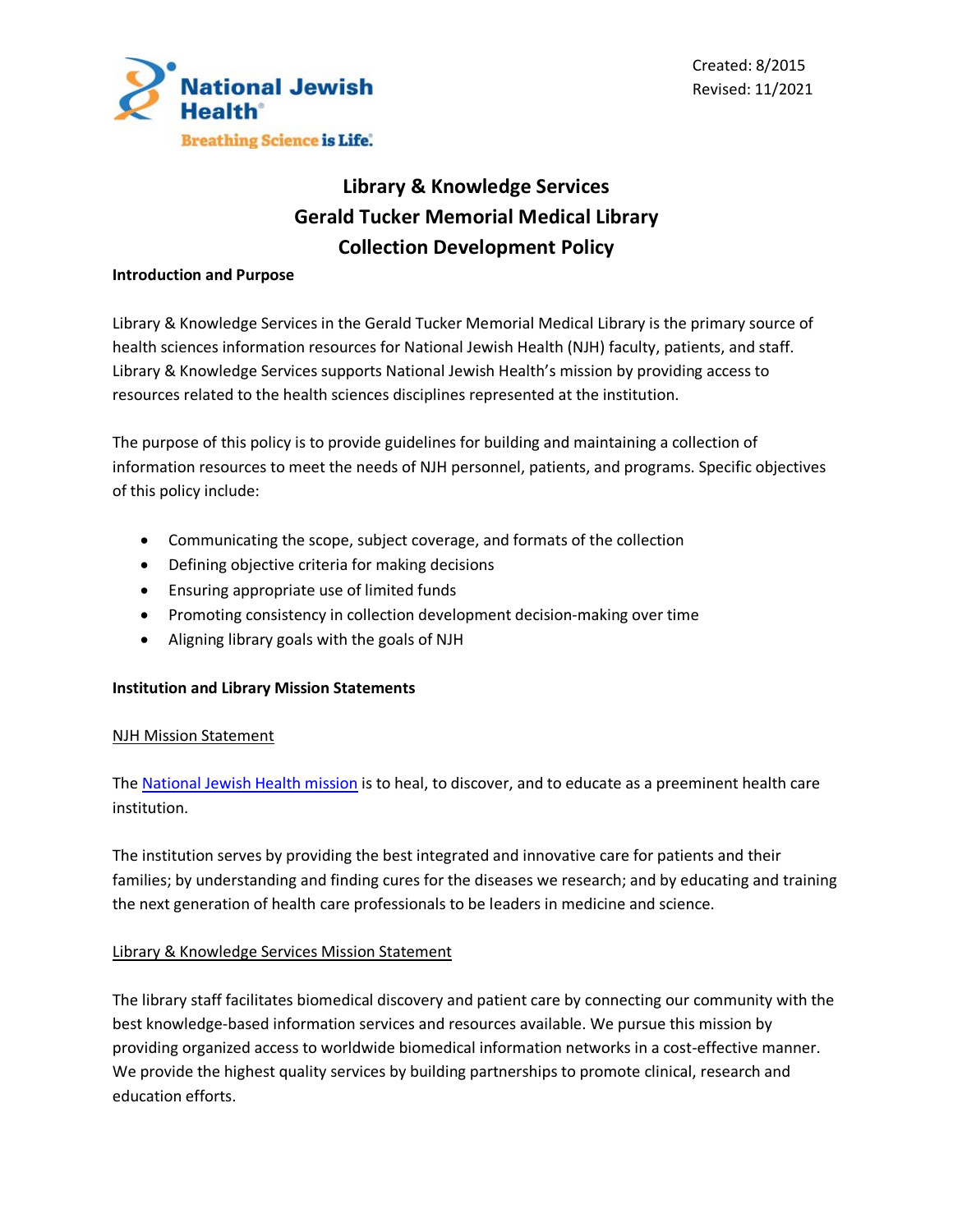## **Library & Knowledge Services Patrons**

Library & Knowledge Services is funded to serve the information needs of its primary library users, including NJH faculty and staff, and NJH patients and their families. Resources that support the clinical practice, educational, and research needs of these primary users are acquired for the library's collection.

Although limited access to the library's information resources is provided to others affiliated with NJH, Library & Knowledge Services is currently is not funded to acquire resources to support the information needs of affiliated, non-primary users including volunteer faculty and staff. As a special library of NJH, Library & Knowledge Services is unable to provide unaffiliated public access to resources or the library space. Limited information may be available to unaffiliated patrons who seek information specifically related NJH health science specialties.

## Summary of Users

- Level I
	- National Jewish Health faculty/researchers; physicians; managers; all other employees; patients, and their families
- Level II
	- National Jewish former faculty; affiliated residents and fellows
- Level III
	- All others, including biomedical professionals; other students; and the public

## **Programs and User Needs Supported**

Programs supported by Library & Knowledge Services include Basic Scientific Research, Clinical Research, Specialty Clinical Care in an in-patient setting for adults and children, Fellow and Post-doctoral training in Respiratory Medicine and Immunology, Hospital Administration, Nursing Care and Research, Health and Wellness Information for employees, and Consumer and Patient Information in our subject areas.

## **Cooperative Collection Resources**

Interlibrary loan (ILL) enables library staff to supplement the collection by obtaining copies and/or loans of items not available at Tucker Medical Library. Electronic ILL systems are used to locate items worldwide and request them for NJH faculty and staff, as well as to extend Tucker Medical Library resources to researchers and library users from other institutions. More limited ILL resources are extended to NJH patients and their families. Library & Knowledge Services does not currently charge NJH affiliated patrons for ILL services.

Faculty members with a joint appointment with the University of Colorado Denver are eligible to apply for access to the Health Sciences Library collection.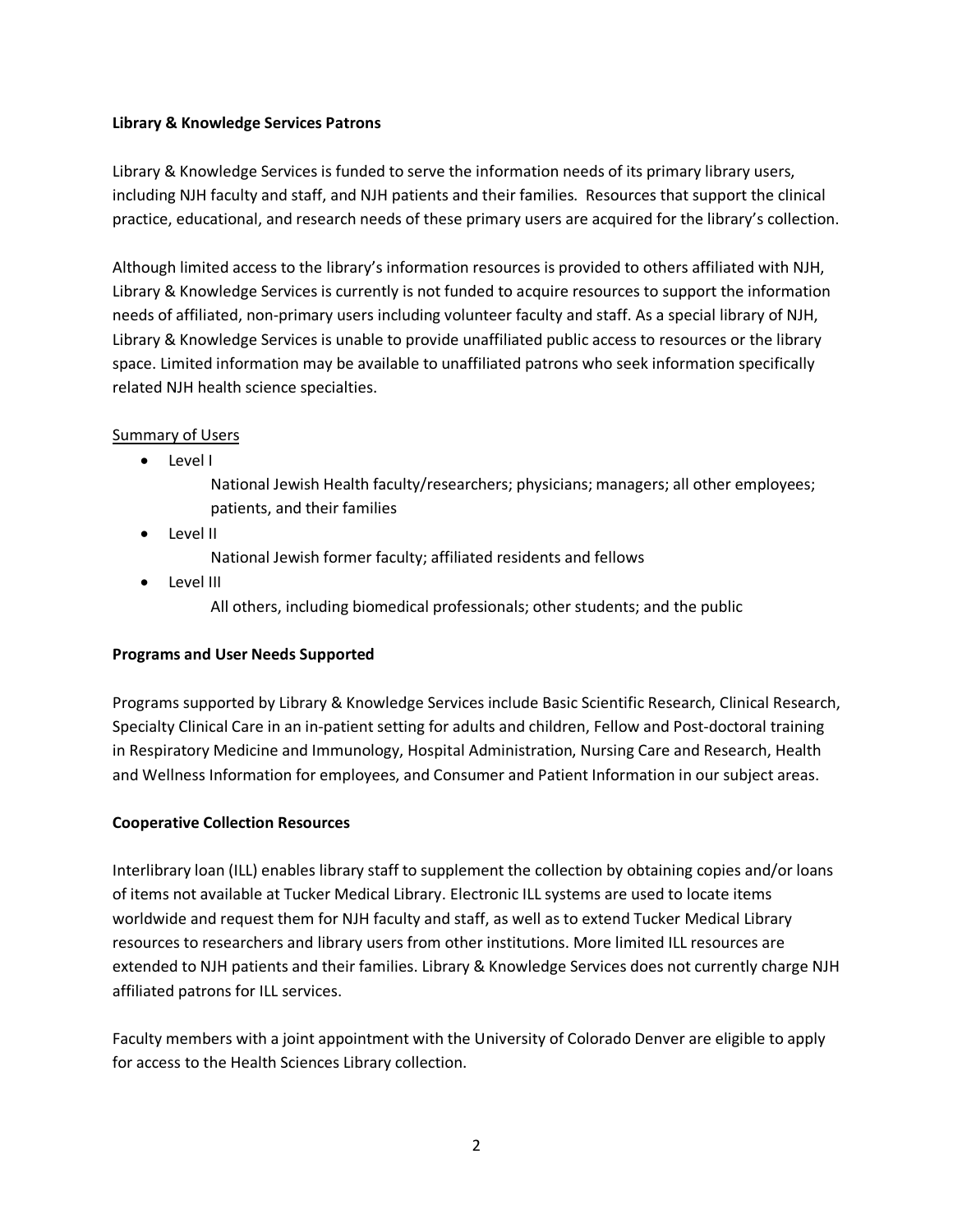#### **Collecting Priorities, Limitations, and Acquisitions**

#### **Overview of the Collection**

Library & Knowledge Services provides access through purchase or subscription to information resources including books, journals, databases, and reference sources in print and/or electronic formats to support NJH research, clinical practice, and patient health literacy.

These general subject boundaries and priorities of the collection is based on the number of faculty members represented in each area. Library & Knowledge Services strives to provide coverage in the following core and secondary subjects:

- 1. Core research and clinical subjects: Respiratory Medicine, Immunology and Allergy, Communicable Diseases and Tuberculosis, Molecular and Cellular Biology, Epidemiology, General Medicine, General Pediatrics, Critical Care
- 2. New clinical subject initiatives in need of support in addition to existing aggregations: Cardiology, Oncology, Gastroenterology, Endocrinology
- 3. Secondary research subjects: Biochemistry, Pathology and Microbiology, Biostatistics, Genetics/Genomics, Physiology
- 4. Secondary clinical subjects: Occupational and Environmental Medicine, Rheumatology, Radiology, Dermatology, Pharmacology, Nursing, Rehabilitation and Allied Health.
- 5. Other subjects not supported except through existing aggregations: Hospital Administration

Journals and clinical point-of-care tools are budget priorities. Library & Knowledge Services focuses in investing in digital resources to meet the demands of NJH faculty, staff, and patients for ubiquitous access. Only electronic versions of journals are acquired except for a very small number of core journals. No new journals are bound for the print serial collection.

The Tucker Medical Library maintains a non-circulating reference collection, including almanacs, bibliographies, biographical resources, core health science textbooks, dictionaries, directories, drug and toxicology resources, encyclopedias, indexes and abstracts, and government publications. The library's reference collection contains both print and electronic resources. The reference collection policy is expanded to include materials necessary to answer health sciences reference questions in all areas of medicine for just-in-case reference needs.

Library & Knowledge Services selectively collects materials related to NJH history, as well as local and regional history related to tuberculosis. Rare and archival material related to NJH are generally acquired only through donations. Because the Tucker Medical Library is not equipped to house most rare or archival material, the official NJH archives are currently kept in the Beck Archives at the University of Denver, where they are able to be cataloged, stored, and accessed in adherence to proper archival practices. Donated materials of potential archival quality will be considered for addition to the archives. The library works in concert with Jennifer Beck, Senior Director for Development Communications, to assess archival additions. Patrons are welcome to contact and/or visit the Beck Archives for more in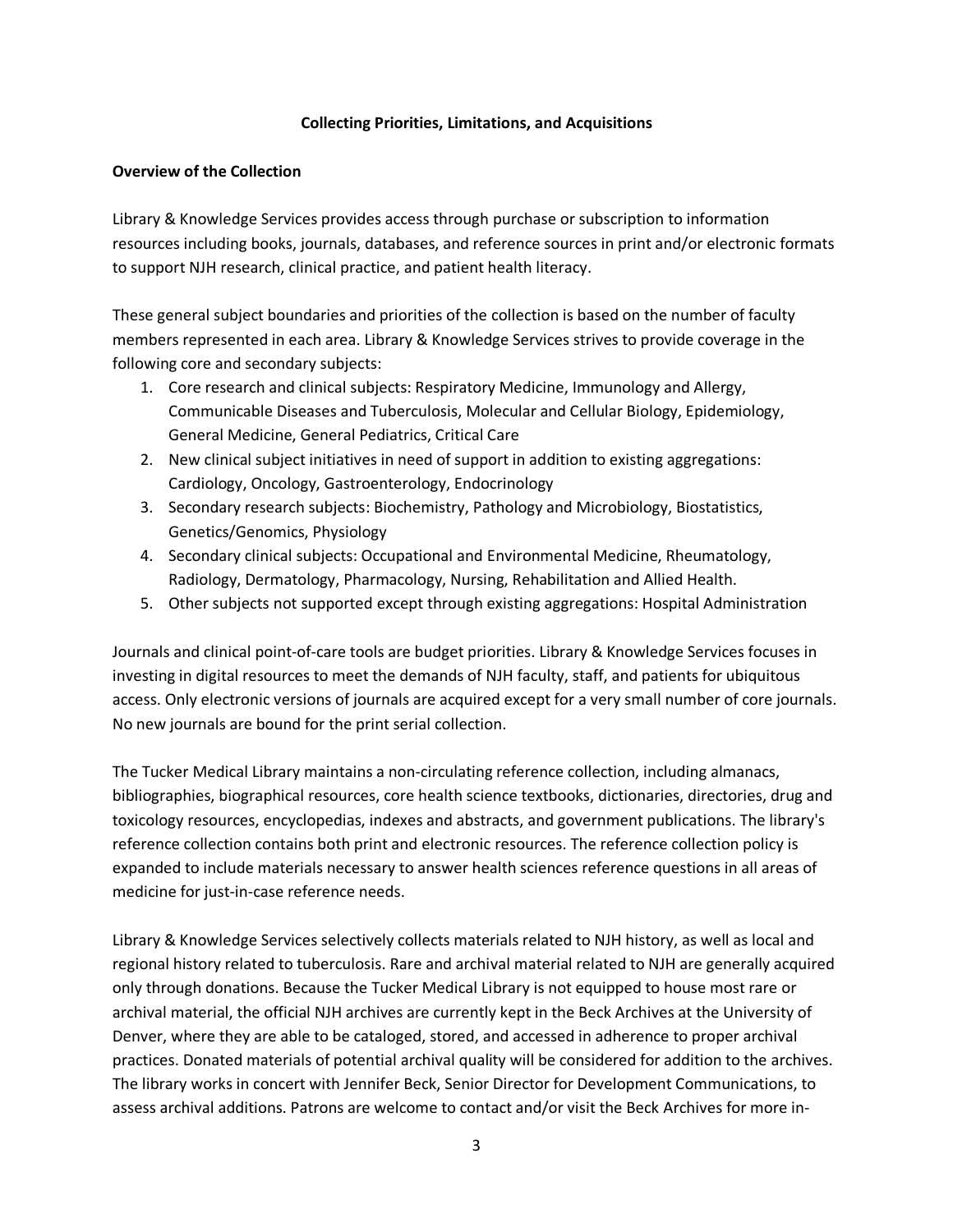depth searches related to archival material, including but not limited to photographs, videos, medical records, and promotional material.

Books published by NJH faculty are acquired, as funds allow. Donations of items published by NJH faculty are encouraged and greatly appreciated.

## **Helen L. Rider Health Information Center**

The Helen L. Rider Health Information Center provides current information for patients and their families, including print books, pamphlets, and NJH produced patient handouts. The Center also provides access to computers with Internet connections and printers for public use. The purpose of the Center is to meet the health, medical, and wellness information needs of patients, families, caregivers, and NJH staff. Priority selection of material for this area is given to NJH specialties in respiratory and immunologic disorders. Secondary priority is given to typical comorbidities and common conditions, as well as to materials on wellness and lifestyle topics for chronic conditions. A limited amount of children's books are collected in these areas. Multiple copies of books on NJH history are available at the Center. Books are circulated and are available for check out to any affiliated user. Language, ease-of-use, currency, accuracy, authority, format, and price are all factors considered in the selection of new material.

## **Diversity, Equity, and Inclusion Collection**

The Diversity & Inclusion collection includes print titles on topics focusing on diversity, equity, and inclusion. The ongoing development of this collection will be done in collaboration with National Jewish Health's Diversity and Inclusion Council, who will help inform specific areas and topics of interest. The goal of the collection is to provide readings that are pivotal to helping people understand points of view from a variety of backgrounds, including but not limited to those of race, gender, sexuality, class, ability, culture, and heritage.

Currently, the scope of the collection is limited to nonfiction books that relate issues of diversity and inclusion to health and well-being, or nonfiction books that are considered fundamental for understanding constructs around diversity and bias. Priority will be given to resources directly relating to topics presented during D&I sponsored programs, or as recommended by a sponsored speaker.

The intended audience for the collection is employees of National Jewish Health, and as such books in the collection are intended to help broaden and inform their worldview and interactions with peers and patients. The D&I collection will not preclude the library from continuing to collect consumer health or professional books for its general collections that may also cover areas of diversity or inclusion. Where appropriate, books may overlap with those in the general collections, which continue to be available to employees, patients, and their families. Books in the D&I collection will be available for check out to all NJH faculty, staff, and employees.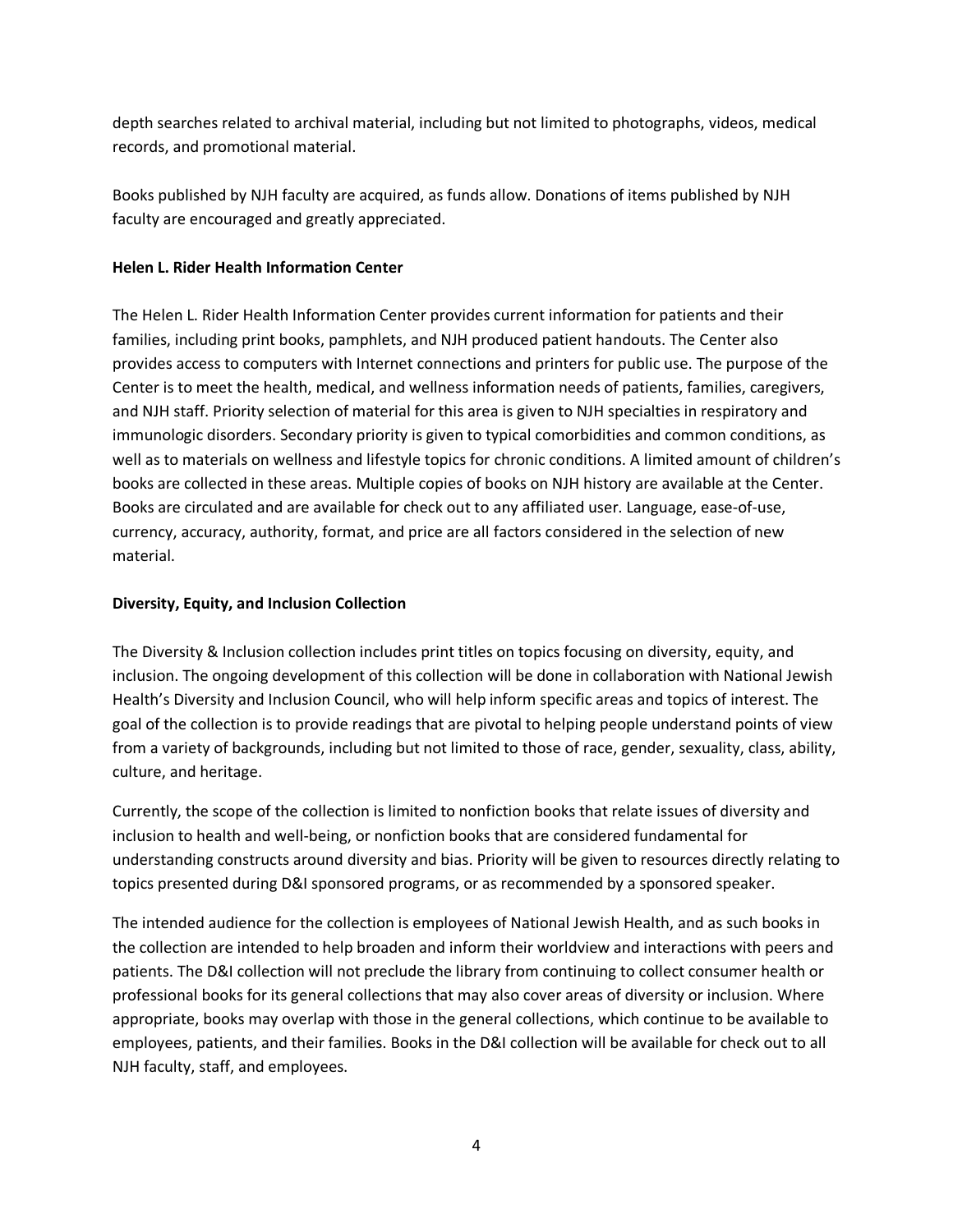## **Free Lending Library**

Books for the free lending library are acquired solely through donation and are available free-of-charge to all patrons. Donations of appropriate items are encouraged and greatly appreciated. This collection is restricted to leisure reading material, including such genres as fiction, non-fiction, and biography. Examples of types of books not collected for this area are medical, how-to, manuals, cookbooks, coffee table books. Leisure and popular magazines less than 3 months old are also accepted. Children's books are accepted and may be donated to the Morgridge Academy library on campus. Donated material that falls outside these parameters will be recycled.

## **Funding**

Library & Knowledge Services is provided a yearly budget by the Department of Academic Affairs. The budget is augmented by the following sources:

- Reimbursement for expert search services provided to professional society practice guideline panels.
- Occasional National Network of Libraries of Medicine (NNLM) grants for professional education or special projects.

Funds cover the costs of purchasing and/or leasing access to books, journals, media, databases, and other information resources that support NJH programs. The budget also covers wages and all other expenses of library management. Library base funding does not increase when new initiatives are added. Support of such programs must come from the general library budget.

# **Selection Responsibilities**

The Director of the library has overall responsibility for determining which items will be added to or removed from the library's collection. Library staff members contribute to suggestions for selecting and/or removing items.

## **Library Committee**

The Library Committee members serve as the voice of the customer, as subject experts, and can help the Director identify problems, trends, or areas of need. Members can help find the balance between competing interests and limited resources. The Committee should also advocate for the needs of the library resources and services. Committee support of library policies can aid in their being accepted by the institution.

NJH faculty and staff are encouraged to recommend and suggest new information resources, which can be emailed to Liz Kellermeyer at kellermeyerl@njhealth.org. Recommendations are evaluated according to the guidelines outlined in this policy. Selection decisions are based on the relevance of items to the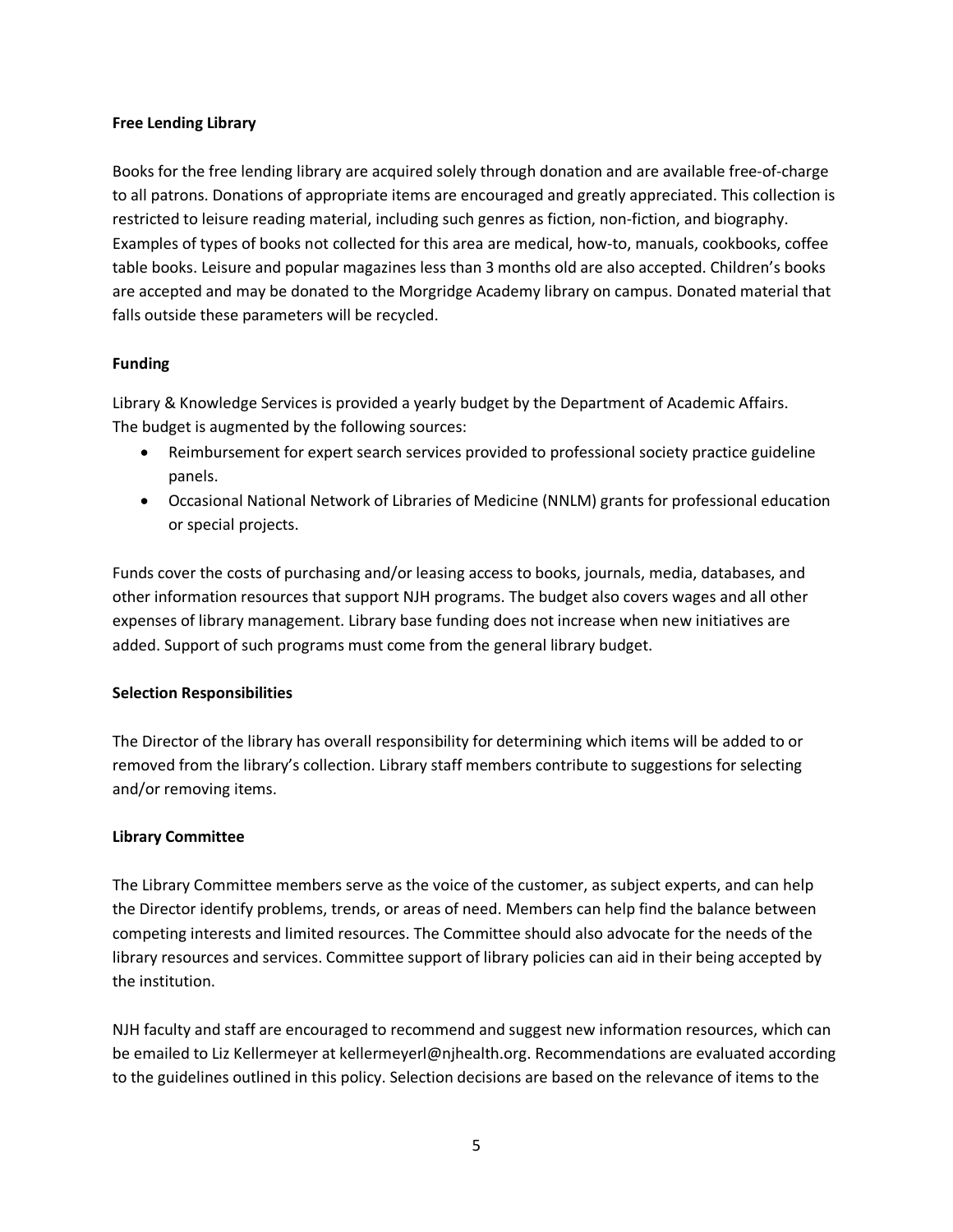clinical practice, research needs, and consumer health interests of the greatest number of NJH faculty, staff, and patients, as well as other guidelines specified in this policy.

# **Selection Criteria**

Many factors must be weighed in making selection decisions. The following factors are considered when evaluating resources for addition to the collection.

# **Books (Monographs)**

- Subject matter and relevance to the clinical, educational, and research needs of primary clientele;
- Potential use by primary clientele may be indicated by use of previous editions and/or inclusion in standard recommended lists*;*
- Currency preference is given to the recent five-year period. The library collection has few books or journals published before 1945. In Respiratory Medicine and Immunology, historical texts may be kept or accepted through donation. In all other subjects, old texts are discarded when the new edition is purchased. In some subjects, one old edition is kept. Other subjects are evaluated every other year and texts older than 10 years are evaluated for discard. ;
- Existing coverage in the collection;
- Language and place of publication Materials are collected only in English, except under certain circumstances in the subject of Tuberculosis. Materials are collected that are published in the United States and Europe, except under certain circumstances in the subject of Tuberculosis;
- Cost;
- Recommendations from primary clientele;
- Book reviews;
- Availability at other local libraries;
- Duplicate copies –not acquired except in very special cases, such as high demand or the need for both a reference and a general circulation copy.
- Format. \*

\* The library does not automatically exclude formats that provide pertinent information needed by primary users. However, the following types of materials are generally not acquired:

- Charts;
- Congresses;
- Examination review books/guides;
- Graphs;
- Laboratory manuals;
- Lecture notes;
- Loose-leaf publications;
- Microforms;
- Pamphlets;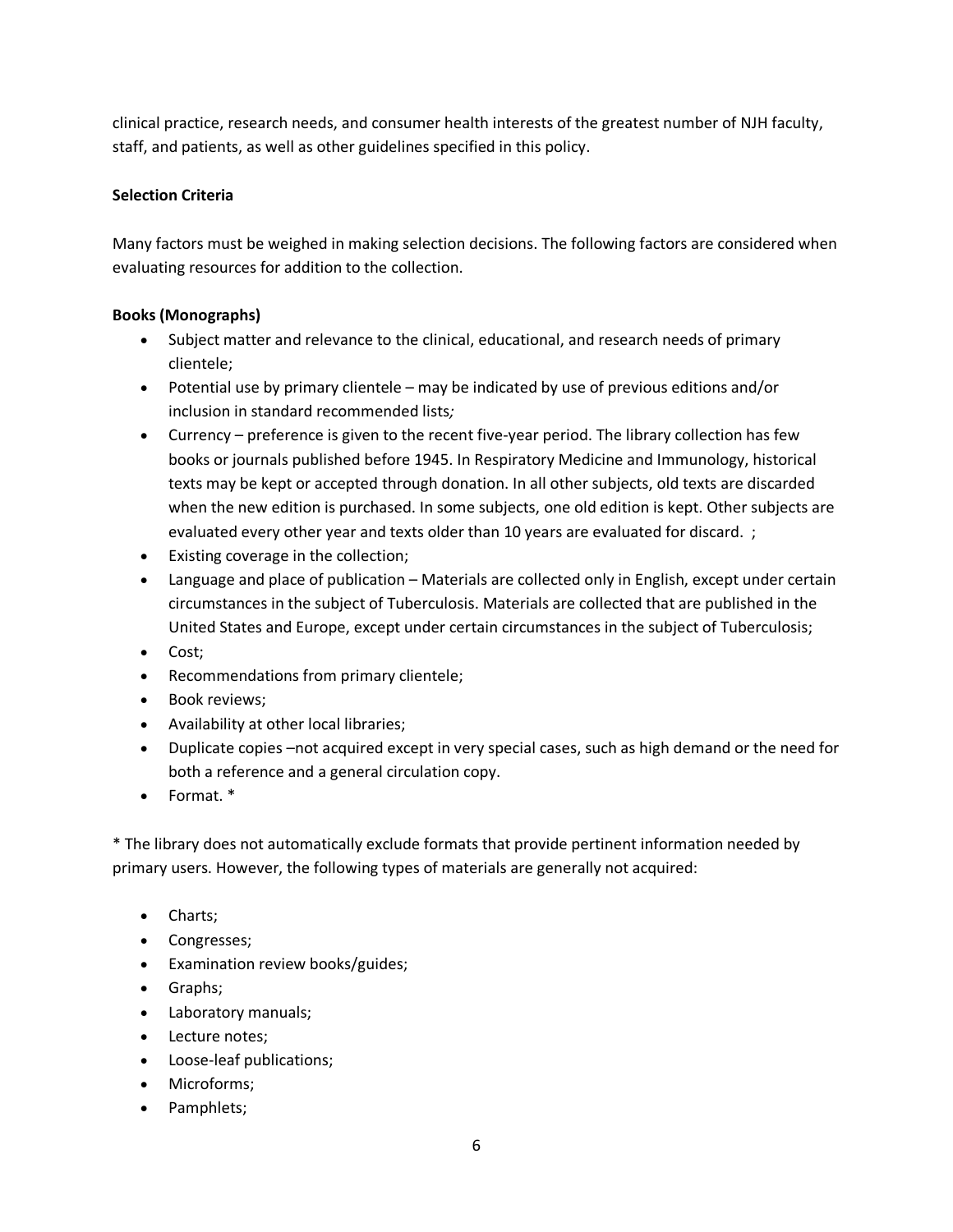- Pocketbooks;
- Posters;
- Proceedings;
- Programmed or self-instructional texts;
- Reprints;
- Spiral bound publications;
- Study guides;
- Syllabi;
- Symposia;
- Workbooks.

#### **Journals**

- Subject matter and relevance to the information needs of primary clientele;
- Potential use by primary clientele may be indicated by inclusion in major health sciences indexes/abstracts, citation impact factor, inclusion in standard recommended lists, and number of interlibrary loan requests;
- Cost; cost per use, package or consortial pricing;
- Recommendations from primary clientele;
- Language/place of publication only English language publications are purchased;
- Availability at other local libraries.

## **Electronic Journals**

1. Purpose

The Library collects or provides access to materials in print and electronic formats. The challenges to providing access to electronic journals warrant a special section of the collection development policy focusing on these materials. This policy will provide guidelines for the selection and acquisition of electronic journals as well as the provision of access.

2. Scope

This policy seeks to address the selection and acquisition of electronic journals accessible via the Internet. This policy covers electronic journals for which the Library gains free access, access at a reduced rate because the Library subscribes to the print, or purchased access to an electroniconly version. This policy also does not address the following electronic resources, which may fall into more than one of the following categories:

- online bibliographic or full-text databases
- Internet resources (monographic in nature)
- 3. Principal Access Points and Provision of Access

The Library will provide access to electronic journals that it acquires and/or licenses via the Library web page. The Library will maximize access to the Library's electronic journals through several means: listing each purchased e-journal in the purchased discovery service (OCLC WorldCat); instructing said service to upload to other providers, at this time NLM's PubMed Linkout and Google Scholar; and appropriate staff and user support and training for optimal use.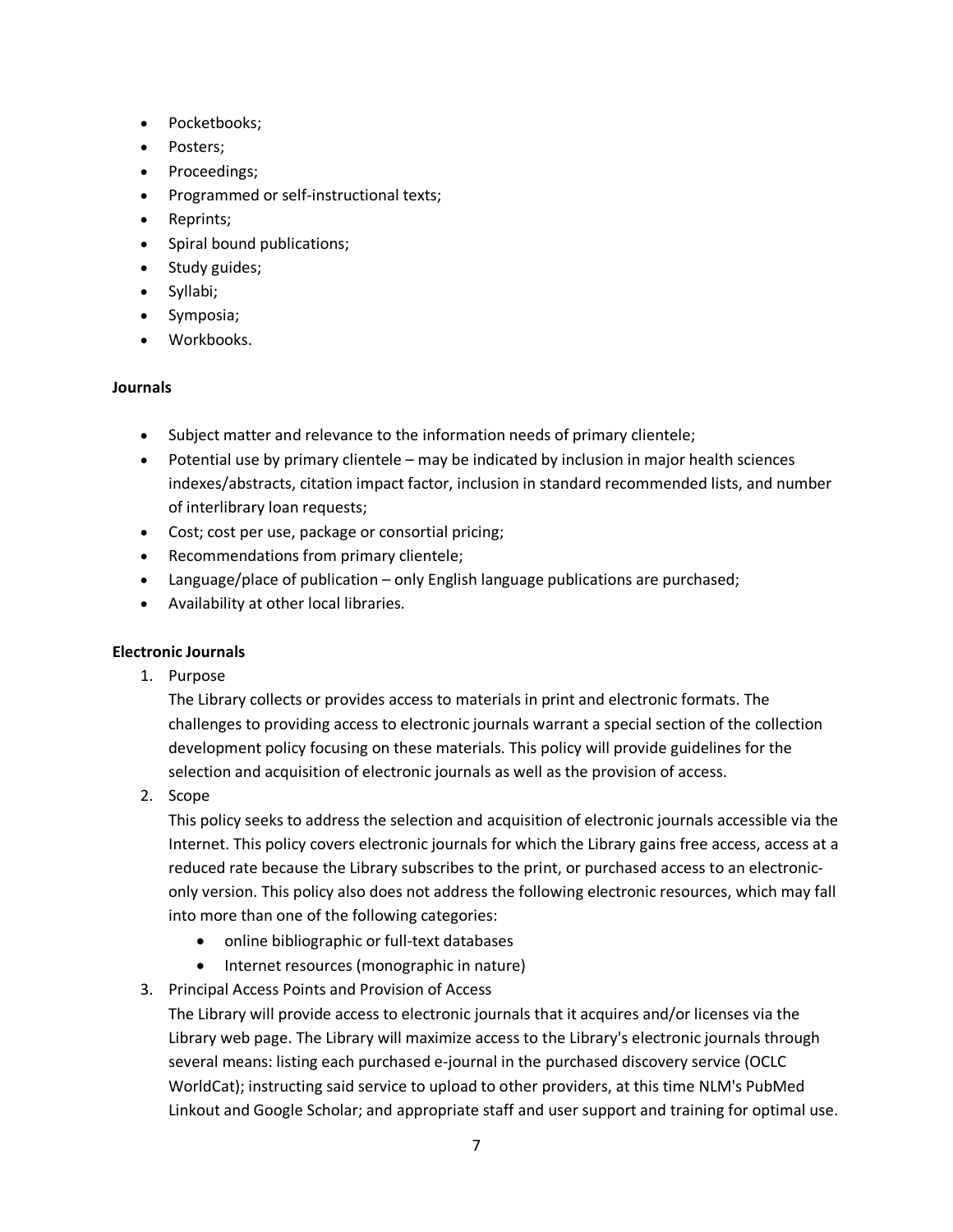- 4. General Selection Principles
	- Selection Responsibility: Responsibility for selecting these materials falls to Library Committee and the Library Director.
	- Funding: The Library journal budget funds these purchases. Since 2009, the cost of print holdings is minimal, essentially all the funds allocated to journals now goes to purchasing electronic journals.
	- Adherence to Other Collection Development Guidelines: The purchase of electronic journals should follow present collecting policies as outlined above. Specifically their purchase should adhere to the general subject boundaries and priorities of the collection and to the chronological, geographical, language, and date of publication guidelines set forth in general policies. The Library Committee and Library Director will select materials that meet the standards the Library expects of all materials in regard to excellence, comprehensiveness, and authoritativeness, and weigh the purchase of a particular title against other possible acquisitions from material budgets.
	- Preference may be given to Consortial buying groups.
	- Specific Format Criteria: In addition to content, the criteria listed below are used when considering the purchase of electronic journals:
	- Content and use:
		- o Meets the needs of the Library's primary clientele.
		- o Should be relevant to more than just a few users.
		- o Cost of this product, compared to similar resources.
		- o Cost Per Use for present journals and after 2 years for new journals
		- o Success of the journal as measured by the Journal Impact Factor.
		- o Appropriate for placement in the library system, not better suited for office use with departmental code.
		- o Licensing requirements can be amended to meet our needs.
		- o Vendor reputation.
		- o Vendor service and assistance when needed.
		- $\circ$  Vendor will supply designated standard usage statistics to establish the value of electronic resources under consideration for renewal.
		- o Perpetual Access should be considered.
	- Technical specifications:
		- $\circ$  Electronic resources should be accessible via IP address, or in a minimal number of cases, by password
		- o User friendliness.
		- o Ability to use keyword and Boolean searching when appropriate.
		- o Screen layout quality.
		- o Availability of full text, full image, tables and figures, etc.
		- o Search speed.
		- $\circ$  No requirements for special set up or software installation on specific PC's.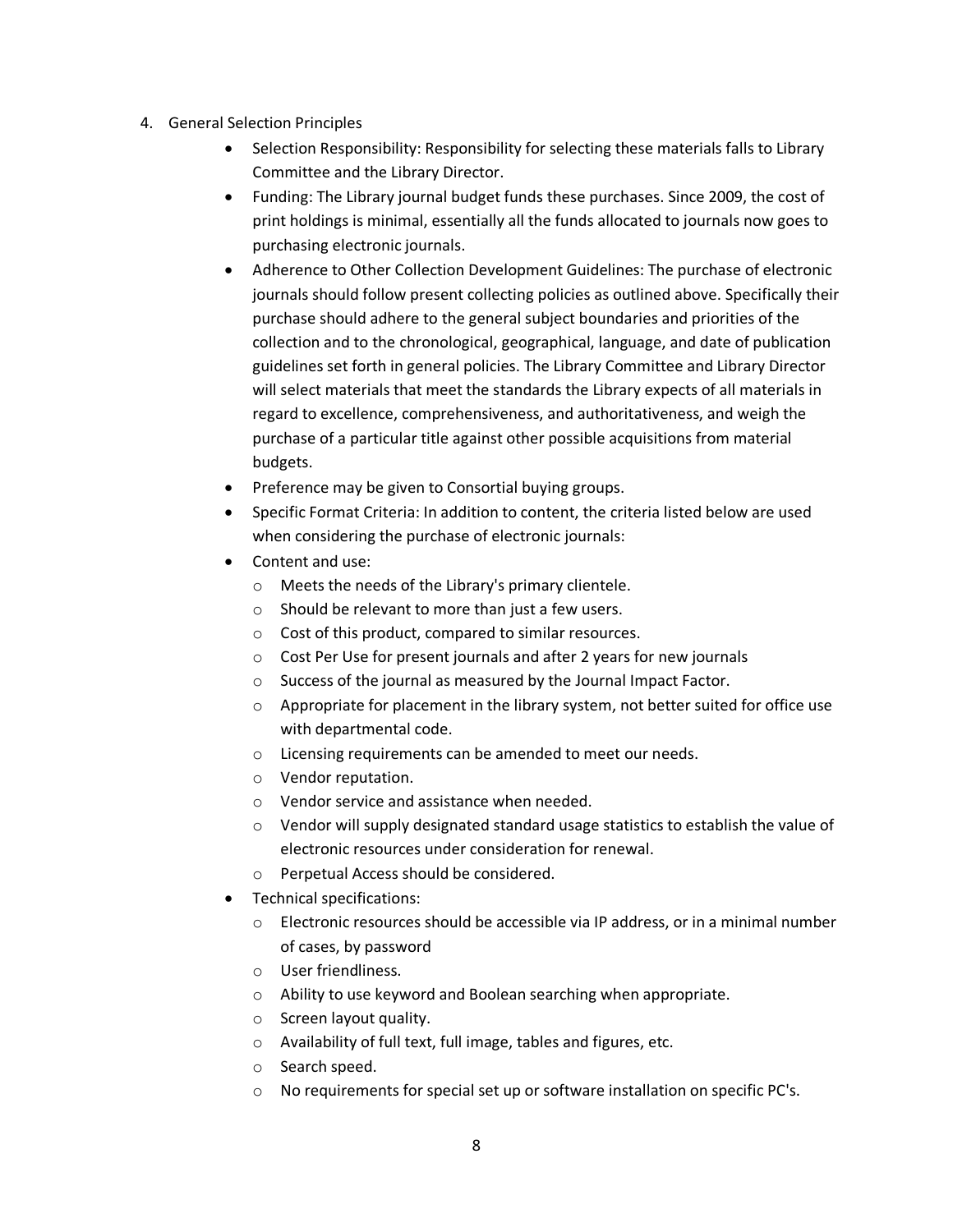- o Electronic resources should be web-based products. Non-web based electronic resources should be avoided.
- 5. Licensing

The Library will negotiate and comply with vendor licensing agreements. The Library will also promote compliance with licensing agreements among its users and among its staff.

Exceptions to e-journal primacy includes:

- Content of the print different than online version;
- Electronic not the primary publication;
- Electronic access has unacceptable limits on use or delayed publication;
- Electronic is only available through aggregator packages and cannot be retained if dropped by the vendor;
- Print has better features.

# **Electronic Resources (e.g. Databases)**

- Subject matter and relevance to the clinical, educational, and research needs of primary clientele;
- Potential use by primary clientele may be indicated by published reviews and requests from primary library users;
- Cost;
- Availability of necessary hardware, software, and connections;
- Licensing agreement requirements/restrictions;
- Appropriateness for the library environment (ability to be networked, etc.);
- Access method preference given to IP filtered access over password access;
- Ease of searching and user friendliness;
- Search speed;
- Availability of full-text, full images, tables, and figures, PDF option, etc.
- Security issues;
- CME options;
- Vendor service reliability;
- Technical support.

# **Other Sources of Information Resources**

**Interlibrary Loan:** Interlibrary loan (ILL) enables library staff to supplement the collection by obtaining copies and/or loans of items not available at the Tucker Medical Library. Electronic ILL systems are used to locate items worldwide and request them for NHL faculty and staff, as well as to extend Tucker Medical Library's resources to researchers and library users from other institutions. Limited ILL services may be extended to patients and their families. This service is provided free-of-charge to library patrons.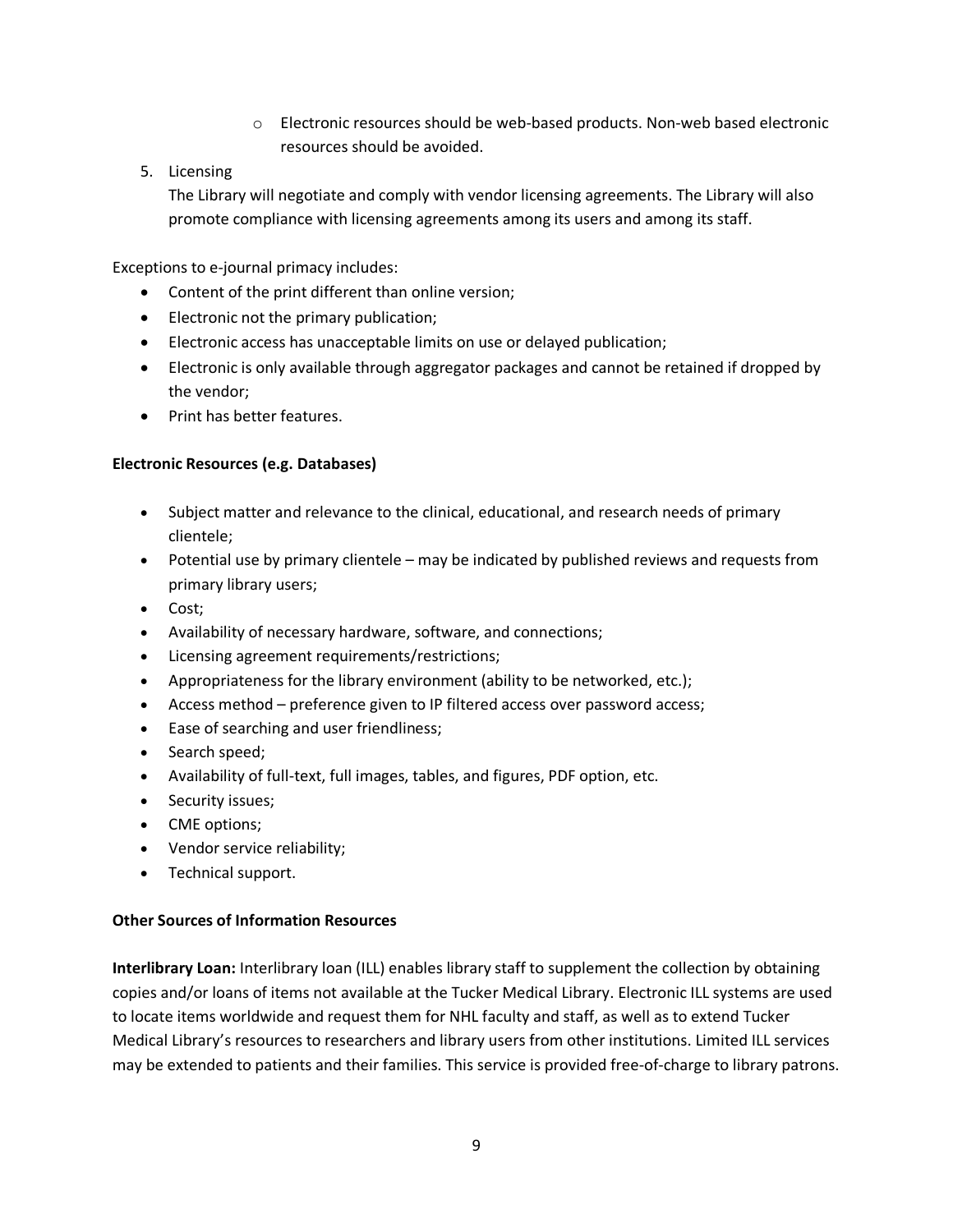Faculty members with a joint appointment at the University of Colorado Denver are eligible to apply for a library account with the University Health Sciences Library. An active account at this library offers patrons access to those library resources free of charge.

## **Collection Maintenance**

Books that are missing, lost, or damaged are not automatically replaced, even when the library is reimbursed for these items. The decision to replace a book is made by the library Director based on use, subject matter and relevance to the needs of primary clients, currency, cost, and available funds.

Weeding, or the removal of items from the collection, is an integral part of developing and maintaining a relevant, useful collection. Materials no longer relevant to the needs of primary clientele and duplicate copies of seldom-used items are periodically removed from the collection. This is done to conserve valuable space and to improve the usefulness of the collection. Withdrawn books may be offered to other local libraries or discarded. Withdrawn bound journals are offered to other local libraries or through national library exchanges.

## **Gifts and Donations**

Gifts for the collection provide a valuable supplement to the library's Information Resources budget. Selection criteria for gift materials are the same as those for purchased materials. In most cases, duplicate materials are not be added to the collection. Resources most suitable for donation include:

- Funds to purchase online institutional subscriptions to health sciences journals;
- New editions of relevant health sciences texts;
- Books published by NJH faculty;
- Rare or historical health sciences materials related to NJH.

The Tucker Medical Library does not accept the following items for donation:

- Course textbooks;
- Medical or scientific books more than 5 years old;
- Textbooks that are superseded by newer volumes
- Books that have been exposed to water or mold, are torn or worn, or that have been written in;
- Multiple copies of the same book or copies of books already owned by the library;
- Books on subject matter outside relevant interests of NJH (see Selection Criteria in Collection Policy).

Exceptions may be made on a case-by-case basis if there are extenuating circumstances.

Donors are encouraged to provide a list of materials including the title, author, publication date, and general condition of the materials for evaluation prior to donation.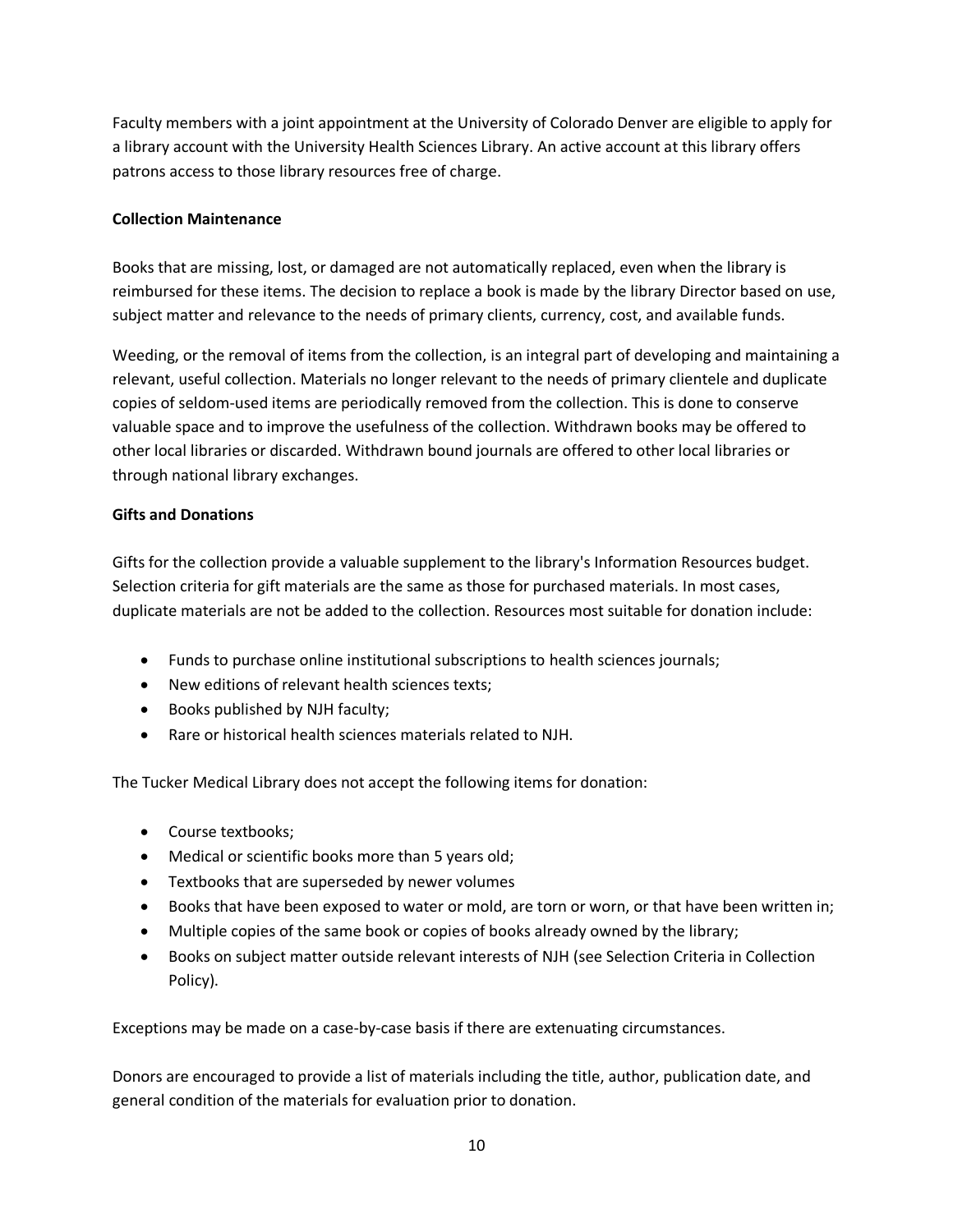All gifts are accepted with the understanding that upon receipt, Tucker Medical Library reserves the right to determine disposition, retention, location, cataloging treatment, and other considerations relating to use. Materials received as gifts cannot be returned to donors. The Library cannot accept gifts with special requirements of location, circulation, or treatment without the approval of the Library Director.

Physical gift plates are available only for collections of exceptional value or historical significance to NJH, or collections which include a monetary donation to cover the cost of purchasing and printing bookplates. However, a donation acknowledgement or dedication can be added to the digital bibliographic record at the donor's request.

Tucker Medical Library reserves the right to use or dispose of any donated materials. If your materials are not added to the library's collection they may be discarded, sold, or donated.

# **Appraisal of Gifts**

It may be beneficial for donors to have their gifts appraised. If desired, donors may obtain an appraisal of their gifts for income tax purposes before donating the materials to the library. Such appraisals are the responsibility of the donor and should be made before the gifts are transferred to the Tucker Medical Library in order to establish their fair market value. Tucker Medical Library is unable to provide or arrange for any type of appraisal.

## **Letter of Acknowledgement**

You may request a receipt to be filled out at the time of your donation. The receipt will indicate your name, the date of the donation and the number of items donated only. If you would like an itemized documentation of your gift we ask that you provide the list of titles you have donated. A copy of this letter can be used to support tax deduction claims.

## **Journal Donations**

Tucker Medical Library accepts donations of scientific or medical journals less than 6 months old. Before donation, please remove any outer packaging (such as plastic covers) and visible address information. Donated journals will be added to the donated journal shelves next to the subscription print journals. All journals are weeded on a continual basis, with only the most current 6 months held.

## **Free Lending Library Donations**

Donations of appropriate items for the free lending library are encouraged and greatly appreciated. Accepted donations for this collection are restricted to leisure reading material, including such genres as